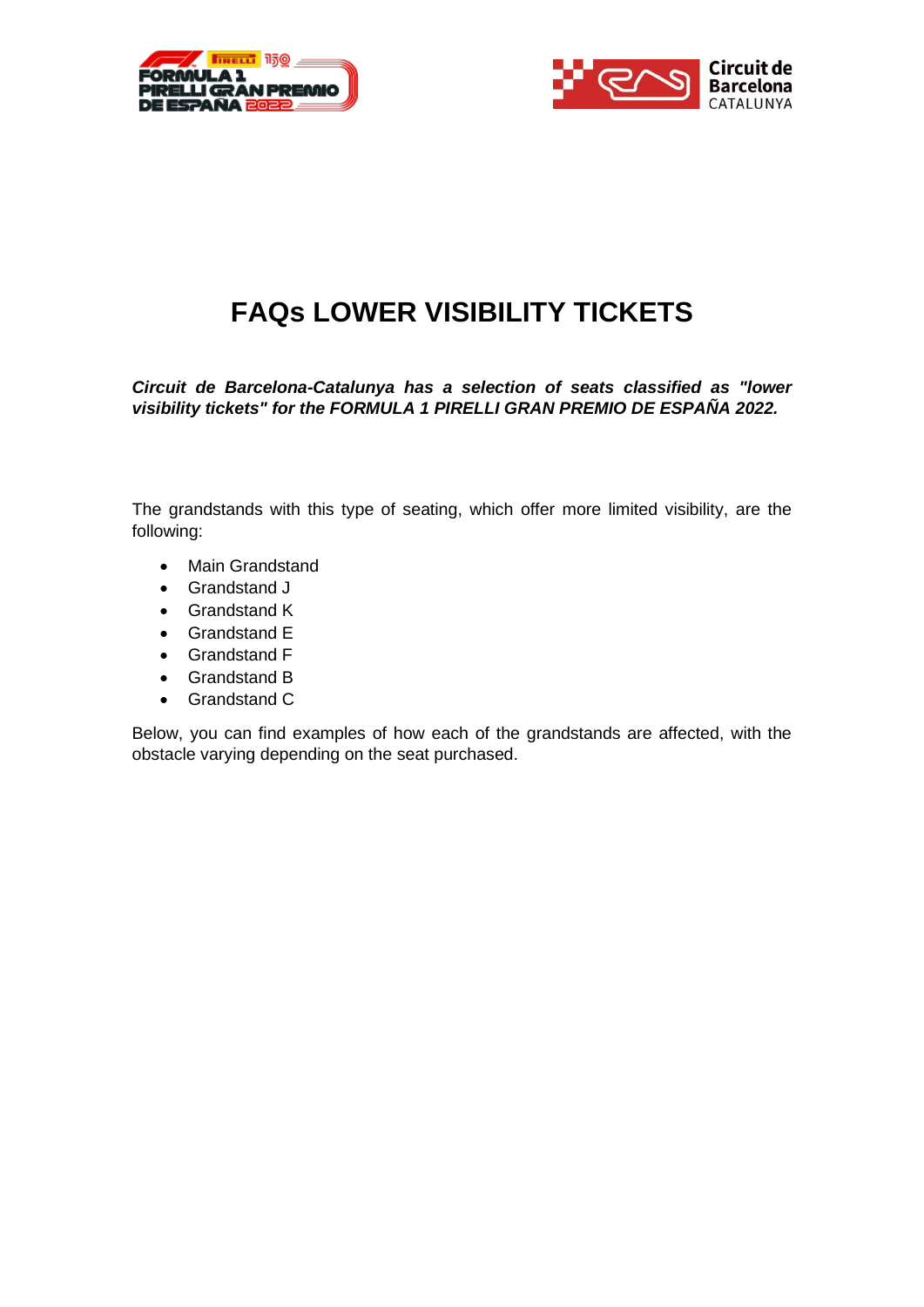



## **MAIN GRANDSTAND**

#### **ROW 1**

Obstacle: Track protection fencing. The obstacle partially obstructs visibility.



#### **ROW 13**

Obstacle: Protective fencing. The obstacle relatively obstructs the visibility of the track. Its main purpose is to ensure the safety of the public in the Higher Section of the Main Grandstand.

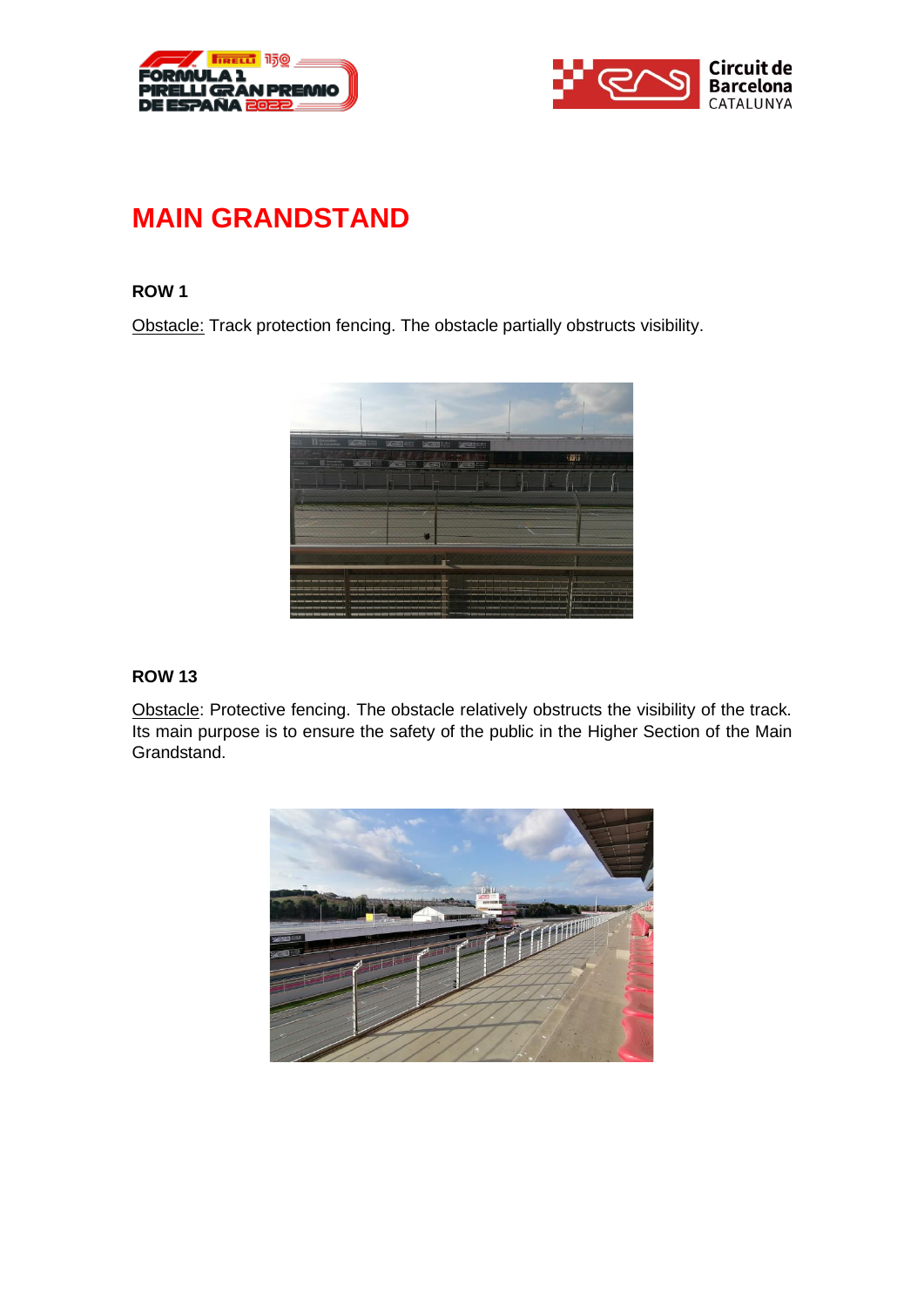



## **GRANDSTAND J**

#### **ROW 1**

Obstacle: Double protective fencing. There are two protective railings, the first one guarantees the safety of all spectators in the grandstand, and the second one is the track protection fence. There are also some other obstacles such as a loudspeaker or a marshal's stand.

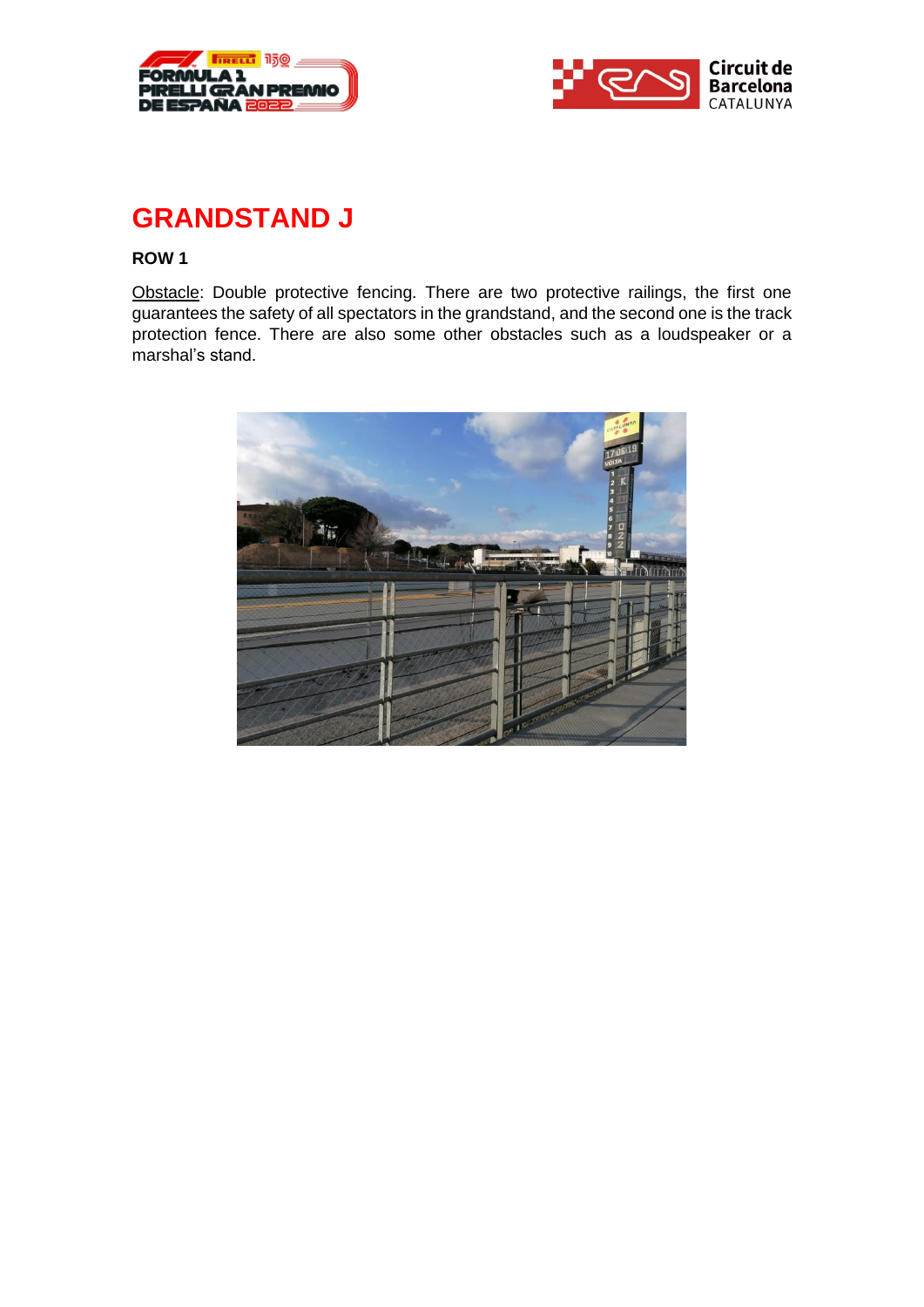



# **GRANDSTAND K**

### **ROWS 1 AND 2**

Obstacle: Double protective fencing. There are two protective railings, the first one guarantees the safety of all spectators in the grandstand, and the second one is the track protection fence.



#### **ROWS 12 AND 13**

Obstacle: Protective railing. The obstacle relatively obstructs the visibility of the track. Its main purpose is to ensure the safety of the public in the Grandstand.

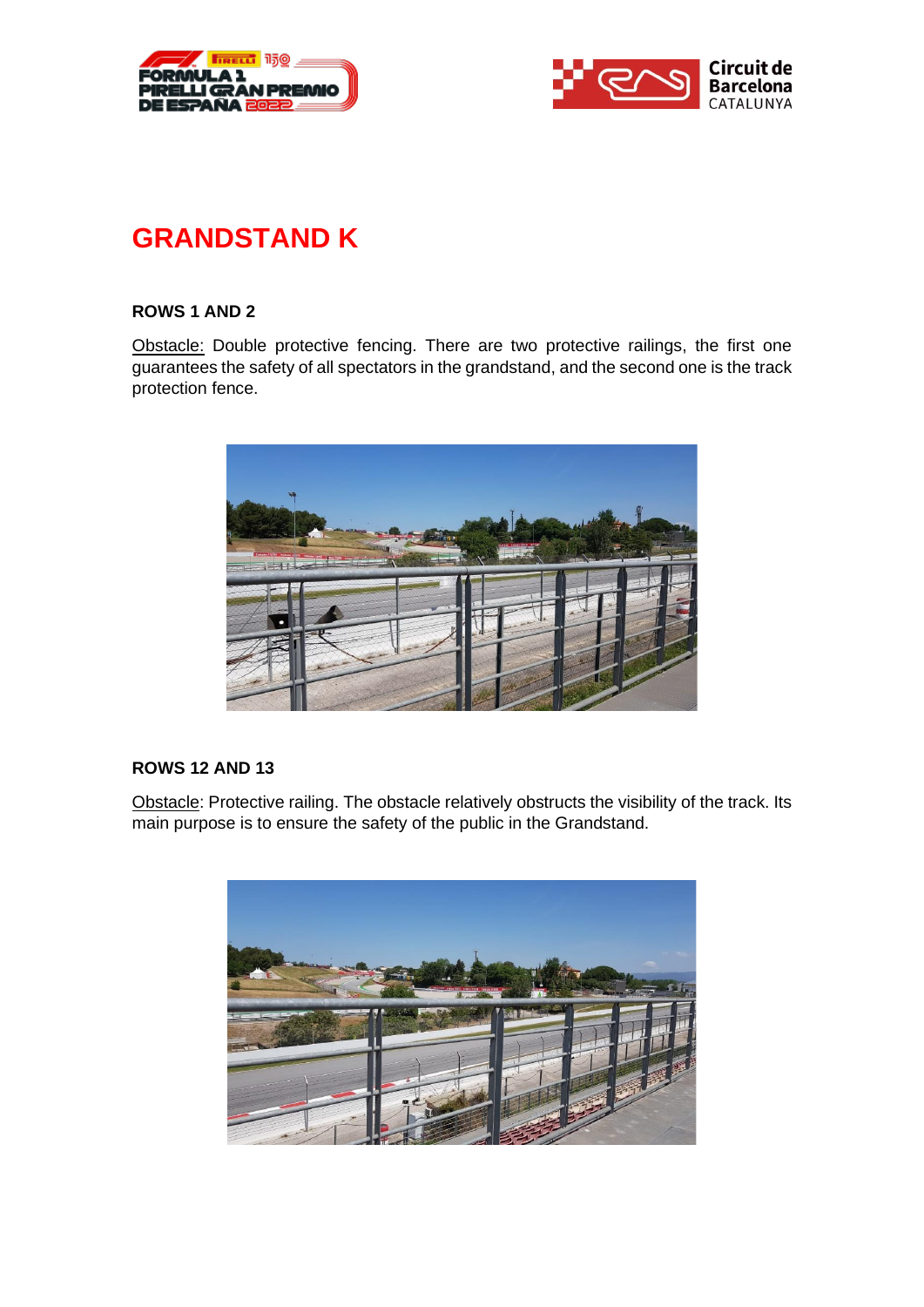



# **GRANDSTAND E**

#### **ROWS 1 AND 2**

Obstacle: Double protective fencing. There are two protective railings, the first one guarantees the safety of all spectators in the grandstand, and the second one is the track protection fence.



### **ROWS 12 AND 13**

Obstacle: Protective railing. The obstacle relatively obstructs the visibility of the track. Its main purpose is to ensure the safety of the public in the Grandstand.

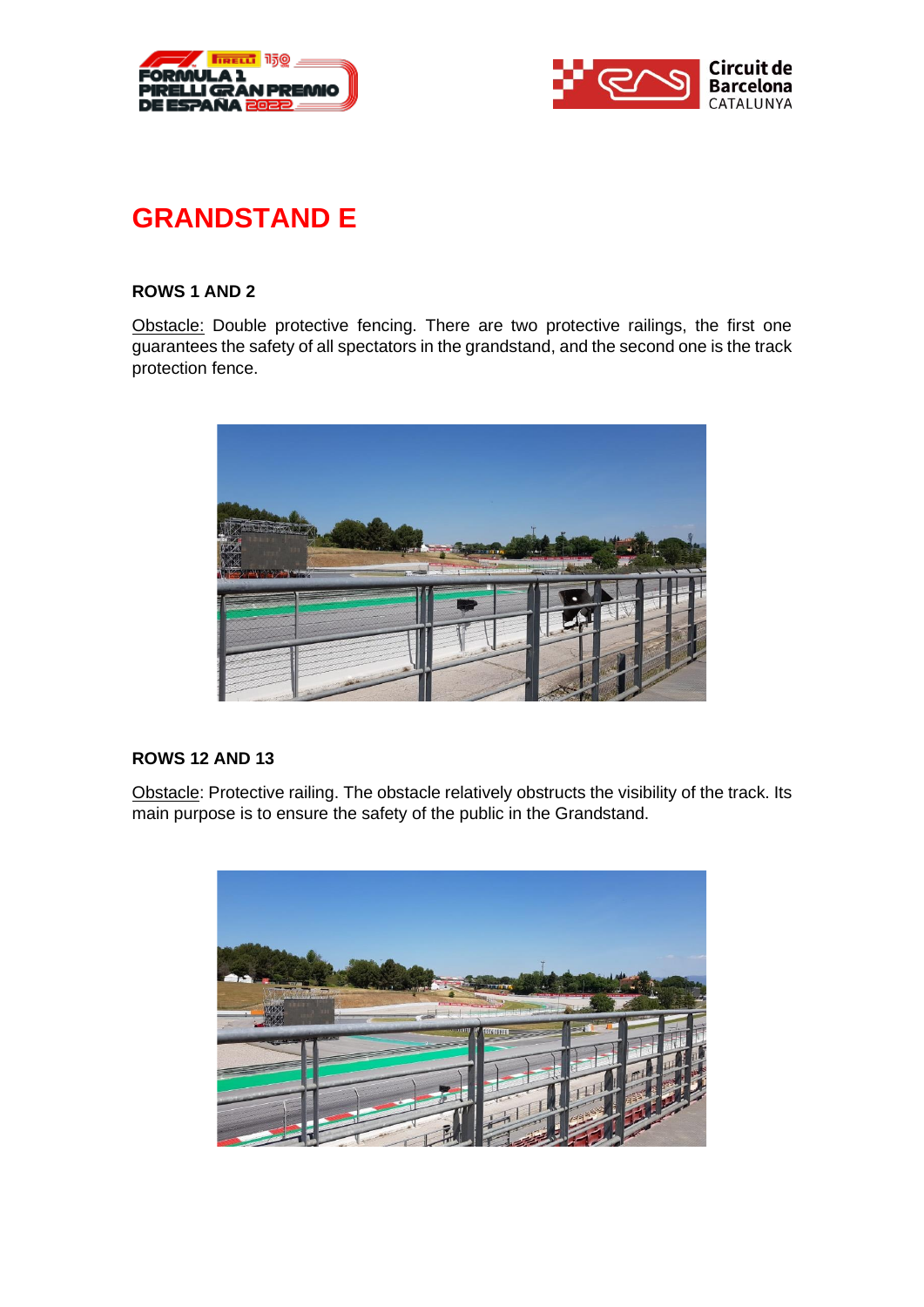



## **GRANDSTAND F**

### **ROWS 1 AND 2**

Obstacle: Double protective fencing. There are two protective railings, the first one guarantees the safety of all spectators in the grandstand, and the second one is the track protection fence.



## **GRANDSTAND B**

### **ROWS 1 AND 2**

Obstacle: Transverse railing affecting all of rows 1 and 2. The obstacle is relative depending on the height of the attendant.